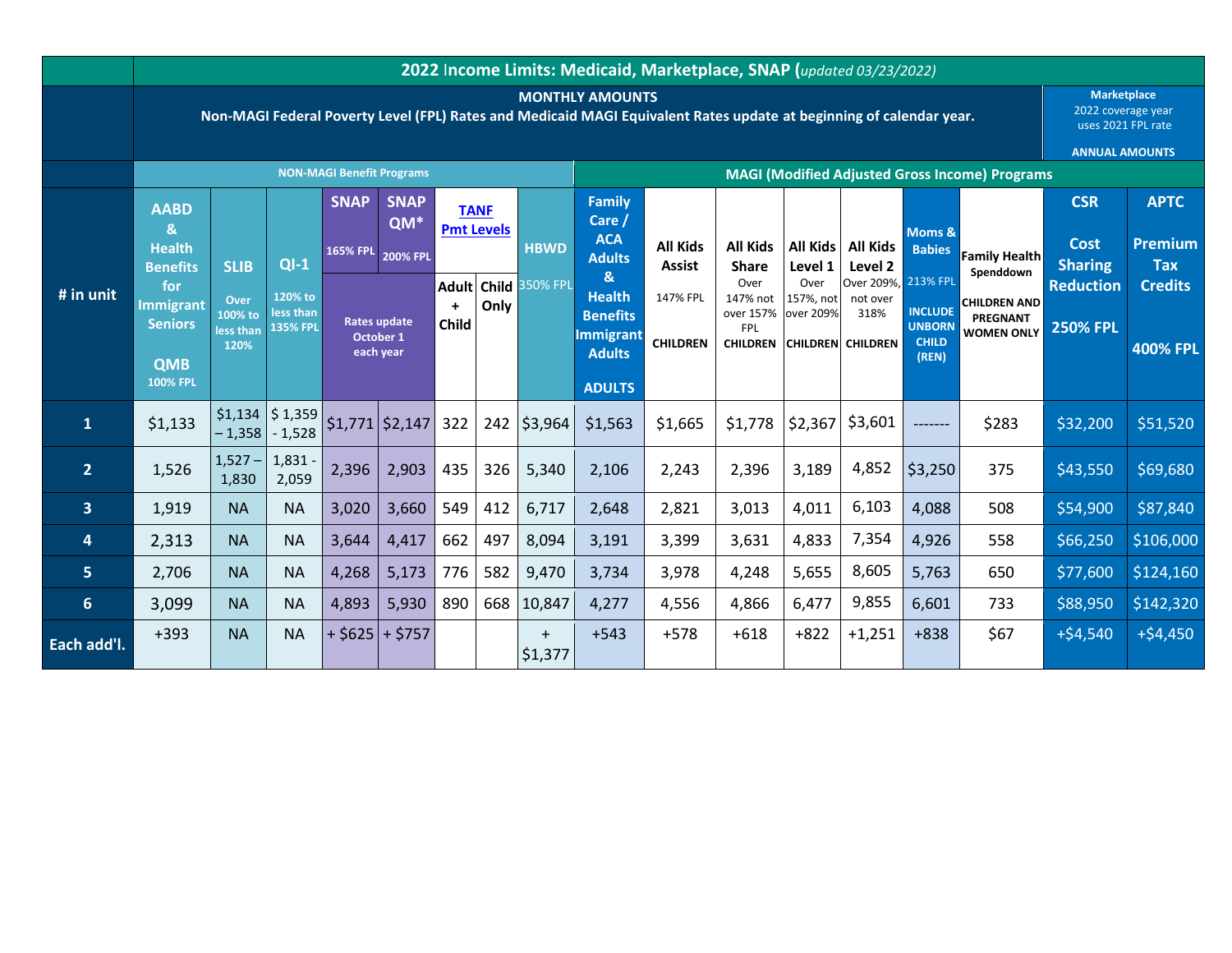|                                           |                                                                                                                                               | 2022 Income Limits: Medicaid, Marketplace, SNAP (updated 03/23/2022) |                                                   |                                                                                 |                    |                                    |      |                |                                                                                             |                                                 |                                                                |                                |                                                                     |                                                          |                                                                   |                                                                                         |                                      |
|-------------------------------------------|-----------------------------------------------------------------------------------------------------------------------------------------------|----------------------------------------------------------------------|---------------------------------------------------|---------------------------------------------------------------------------------|--------------------|------------------------------------|------|----------------|---------------------------------------------------------------------------------------------|-------------------------------------------------|----------------------------------------------------------------|--------------------------------|---------------------------------------------------------------------|----------------------------------------------------------|-------------------------------------------------------------------|-----------------------------------------------------------------------------------------|--------------------------------------|
|                                           | <b>MONTHLY AMOUNTS</b><br>Non-MAGI Federal Poverty Level (FPL) Rates and Medicaid MAGI Equivalent Rates update at beginning of calendar year. |                                                                      |                                                   |                                                                                 |                    |                                    |      |                |                                                                                             |                                                 |                                                                |                                |                                                                     |                                                          |                                                                   | <b>Marketplace</b><br>2022 coverage year<br>uses 2021 FPL rate<br><b>ANNUAL AMOUNTS</b> |                                      |
|                                           | <b>NON-MAGI Benefit Programs</b>                                                                                                              |                                                                      |                                                   |                                                                                 |                    |                                    |      |                |                                                                                             |                                                 | <b>MAGI (Modified Adjusted Gross Income) Programs</b>          |                                |                                                                     |                                                          |                                                                   |                                                                                         |                                      |
| # in unit                                 | <b>AABD</b><br>$\mathbf{g}$<br><b>Health</b><br><b>Benefits</b><br>for<br><b>Immigrant</b><br><b>Seniors</b><br><b>QMB</b><br><b>100% FPL</b> | <b>SLIB</b><br>Over<br>100% to<br>less than<br>120%                  | $QI-1$<br>120% to<br>less than<br><b>135% FPL</b> | <b>SNAP</b><br>165% FPL 200% FPL                                                | <b>SNAP</b><br>QM* | <b>TANF</b><br><b>Pmt Levels</b>   |      | <b>HBWD</b>    | <b>Family</b><br>Care /<br><b>ACA</b><br><b>Adults</b>                                      | <b>All Kids</b><br><b>Assist</b>                | <b>All Kids</b><br><b>Share</b>                                | All Kids<br>Level 1            | <b>All Kids</b><br>Level 2                                          | Moms &<br><b>Babies</b>                                  | <b>Family Health</b>                                              | <b>CSR</b><br><b>Cost</b><br><b>Sharing</b>                                             | <b>APTC</b><br>Premium<br><b>Tax</b> |
|                                           |                                                                                                                                               |                                                                      |                                                   | <b>Rates update</b><br>October 1<br>each year                                   |                    | <b>Adult</b><br>$\ddot{}$<br>Child | Only | Child 350% FPL | &<br><b>Health</b><br><b>Benefits</b><br><b>Immigrant</b><br><b>Adults</b><br><b>ADULTS</b> | 147% FPL<br><b>CHILDREN</b>                     | Over<br>147% not<br>over 157%<br><b>FPL</b><br><b>CHILDREN</b> | Over<br>157%, not<br>over 209% | Over 209%, 213% FPL<br>not over<br>318%<br><b>CHILDREN</b> CHILDREN | <b>INCLUDE</b><br><b>UNBORN</b><br><b>CHILD</b><br>(REN) | Spenddown<br><b>CHILDREN AND</b><br>PREGNANT<br><b>WOMEN ONLY</b> | <b>Reduction</b><br><b>250% FPL</b>                                                     | <b>Credits</b><br><b>400% FPL</b>    |
| Resource/<br><b>Asset</b><br><b>Limit</b> | \$2,000(1)<br>\$,3000(2)<br>$+$ \$50 for<br>each addl                                                                                         | \$8,400(1)<br>\$12,600(2)                                            |                                                   | \$2,500 or<br>$$3,750*$<br>(Does NOT apply to<br>all SNAP Units -<br>see below) |                    | N/A                                |      | \$25,00<br>0   |                                                                                             | Resources Not a Factor (MAGI Budgeted Programs) |                                                                |                                |                                                                     |                                                          |                                                                   | <b>Resources Not a</b><br>Factor                                                        |                                      |
|                                           |                                                                                                                                               |                                                                      |                                                   |                                                                                 |                    |                                    |      |                | Compiled by the DuPage Federation on Human Services Reform, Revised March 23, 2022          |                                                 |                                                                |                                |                                                                     |                                                          |                                                                   |                                                                                         |                                      |

**More information about Resources:**

**\*SNAP Resource Limits:** Resources count for certain SNAP Households:

- \$2,500 If a HH member was disqualified for an intentional program violation (IPV) or sanctioned for not complying with work requirements
- \$3,750 if a QM household and gross income exceeds 200% FPL
- \$3,750 for Lottery or Gambling winnings

**Medicaid – MAGI Programs**: Resources are not a factor for MAGI Budgeted Programs. However, if the applicant needs nursing home care (long term care, long term services and supports), they will need to provide information about resources.